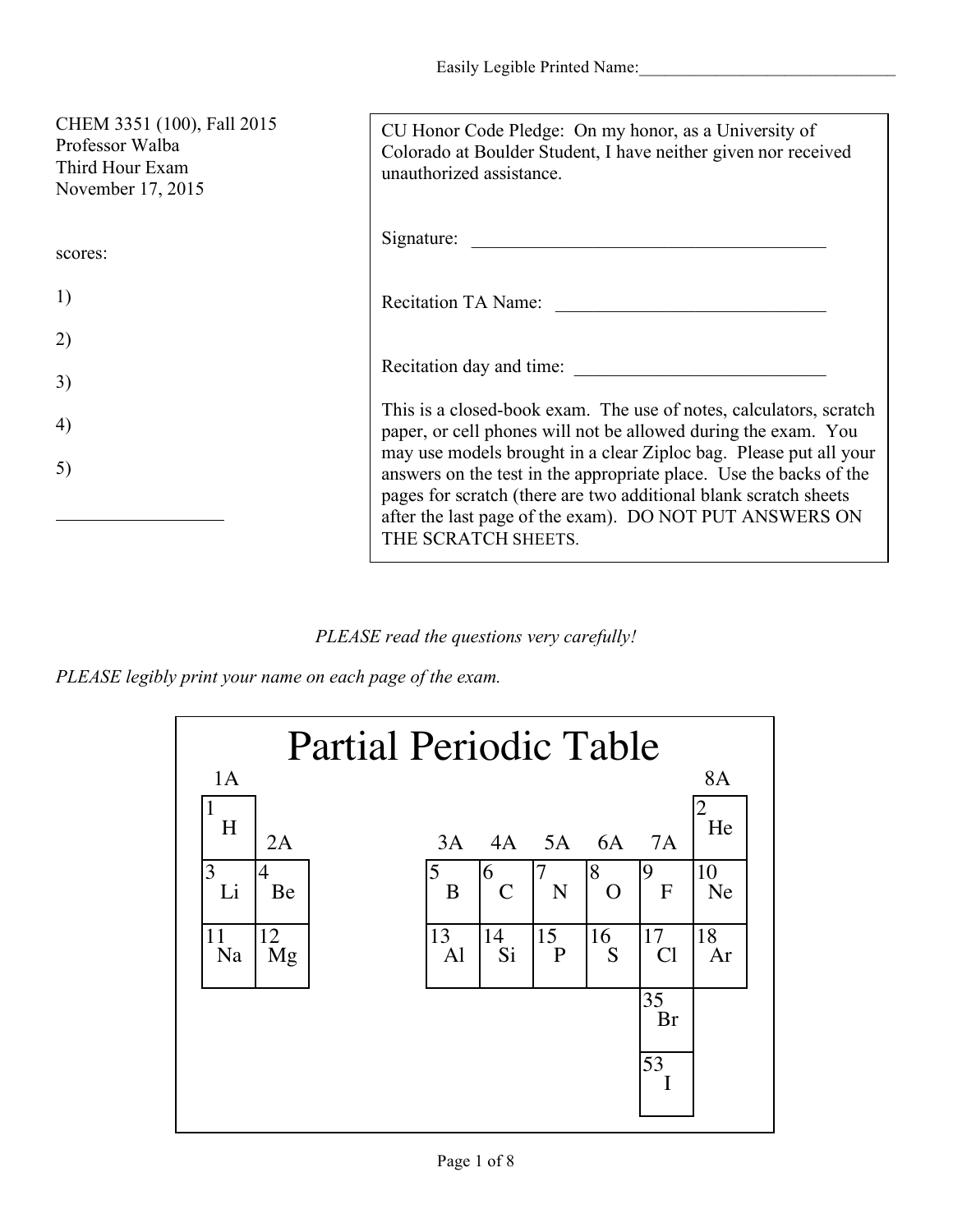1 (20 pts) For this question, your explanations must fit in the boxes indicated. The answers do not need to be complete sentences, and should be **short** phrases.

| $\mathrm{o}^\Theta$<br>$\varsigma^\ominus$<br>Circle the stronger base<br>in propanol solvent<br>Explain why | Intentionally left blank<br>Intentionally left blank                                                        |
|--------------------------------------------------------------------------------------------------------------|-------------------------------------------------------------------------------------------------------------|
|                                                                                                              |                                                                                                             |
| $\Theta$<br>$\ominus$<br>Circle the stronger nucloephile<br>in propanol solvent<br>Explain why               | $\Theta$<br>Θ<br>Circle the stronger nucloephile<br>in prepanol solvent DMF solvent<br>Explain why          |
|                                                                                                              |                                                                                                             |
| $H_3C$ $\sim$ $\odot$ $\odot$<br>$\Theta$<br>Circle the stronger base<br>in propanol solvent<br>Explain why  | $H_3C \setminus_{\Omega} \Theta$<br>$\Theta$<br>Circle the stronger base<br>in the gas phase<br>Explain why |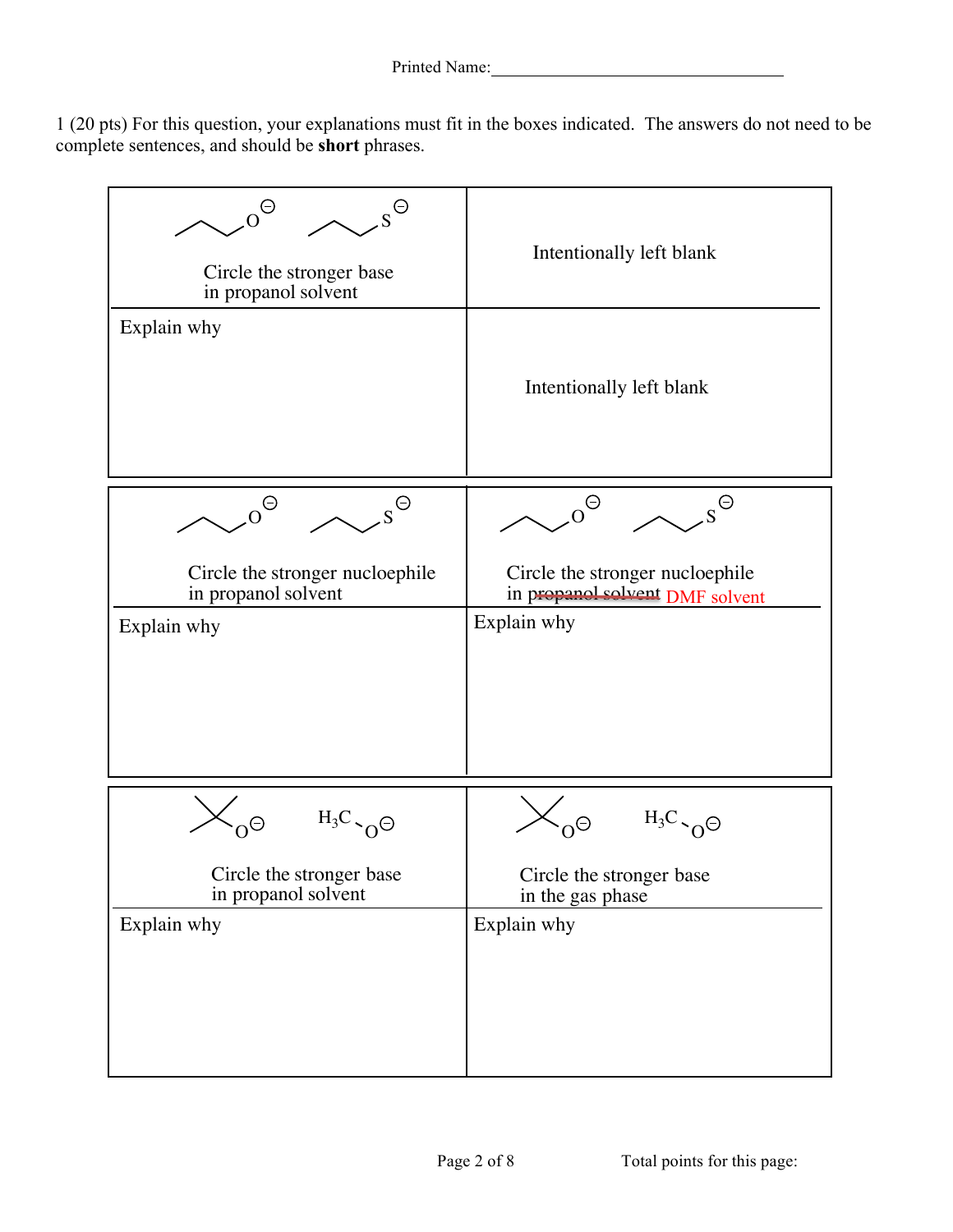2) (20 pts) Give the **single major product** for each of the following reactions, carefully showing stereochemistry using wedges and dashes if appropriate. If a racemate is formed, show only one enantiomer and label it "rac." Assume chiral starting materials are single pure enantiomers unless they are labeled "rac."

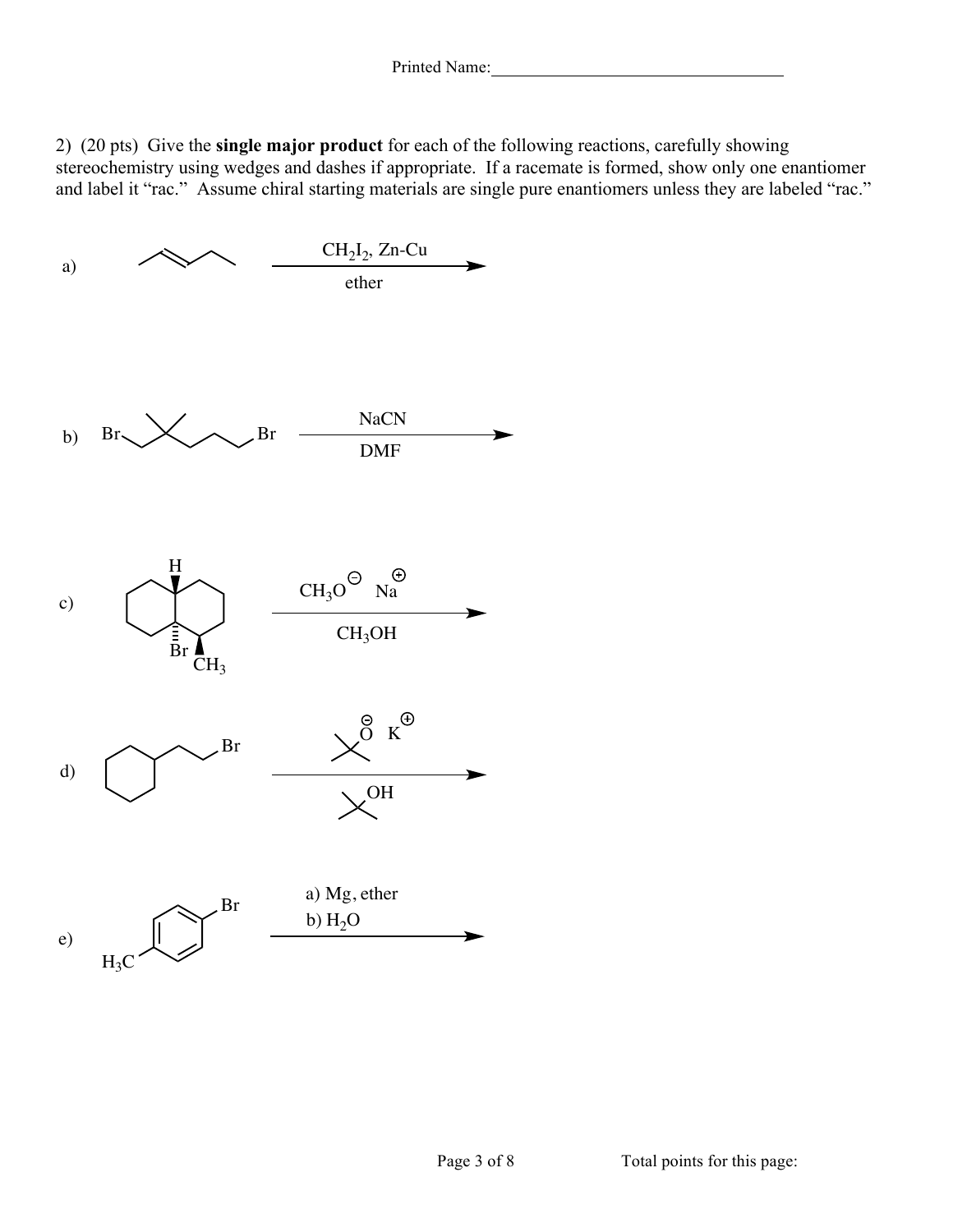3) (20 pts) Propose reagents for accomplishing each of the following transformations. For reactions involving sequential addition of reagents, label the two steps using letters. More than one actual step, with isolated products, may be required. Make your synthesis efficient (i.e. the target product should be the major product). Assume chiral starting materials and products are single pure enantiomers unless they are labeled "rac."

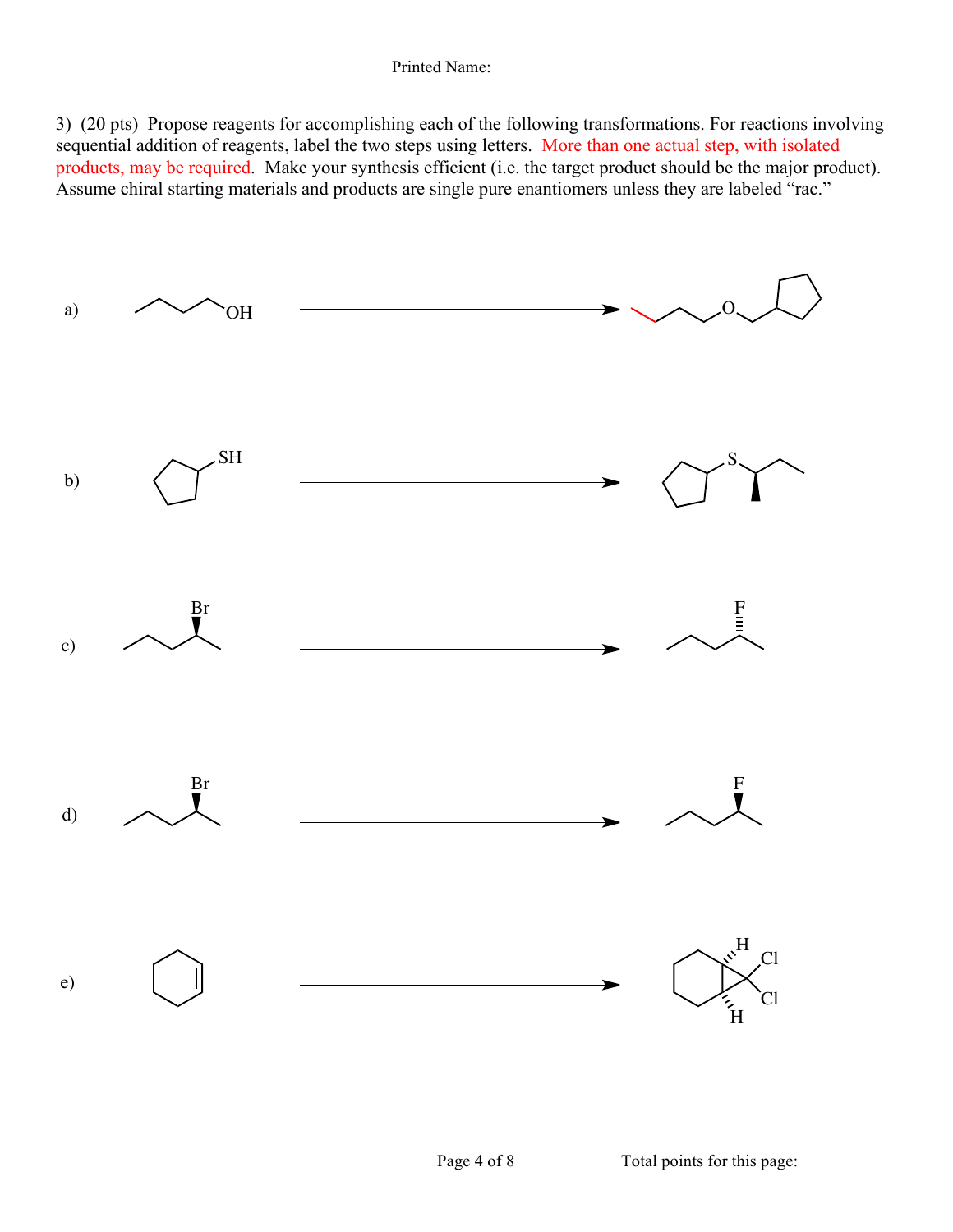4) (20 pts) a) Carefully draw the two flip-chair conformations of cyclohexane showing all hydrogen atoms.

b) Carefully draw both flip-chair forms for compound **1** below. Please leave out the H atoms.



c) Indicate under the two chair structures the strain energy for each conformation in units of gauche butane interactions (GBs).

d) Circle the more stable conformation of the trimethylcyclohexane in part 4b. If the two conformations have the same strain energy, indicate they are the same.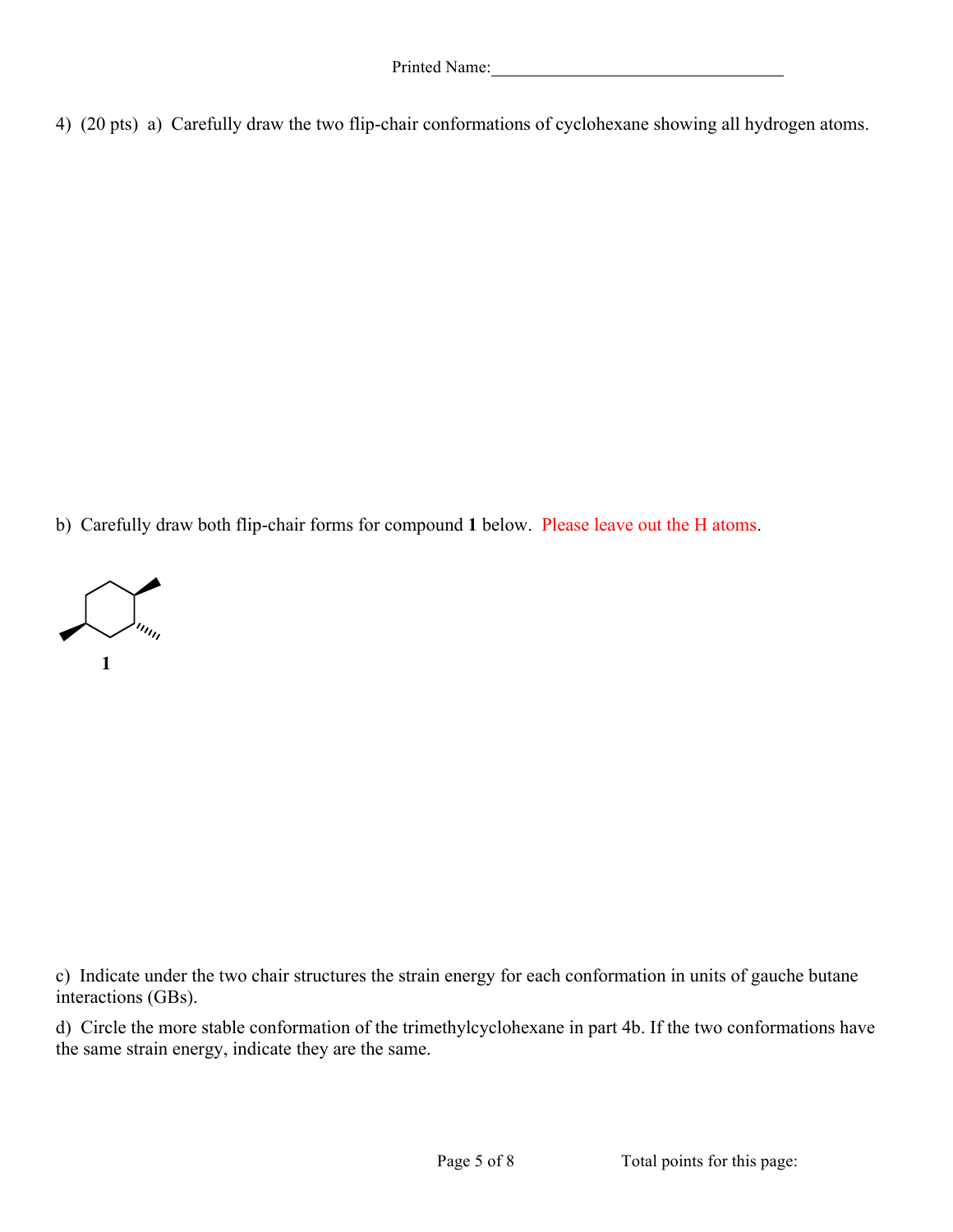## 4 – Continued

e) Carefully draw both flip-chair forms for compound **2** below. Please leave out the H atoms.



f) Indicate under the two chair structures the strain energy for each conformation in units of gauche butane interactions (GBs).

g) Circle the more stable conformation of the trimethylcyclohexane in part 4e. If the two conformations have the same strain energy, indicate they are the same.

h) Which compound is more stable, compound **1** or compound **2**? If the two compounds have equal strain energy, write "**1** and **2** have the same energy."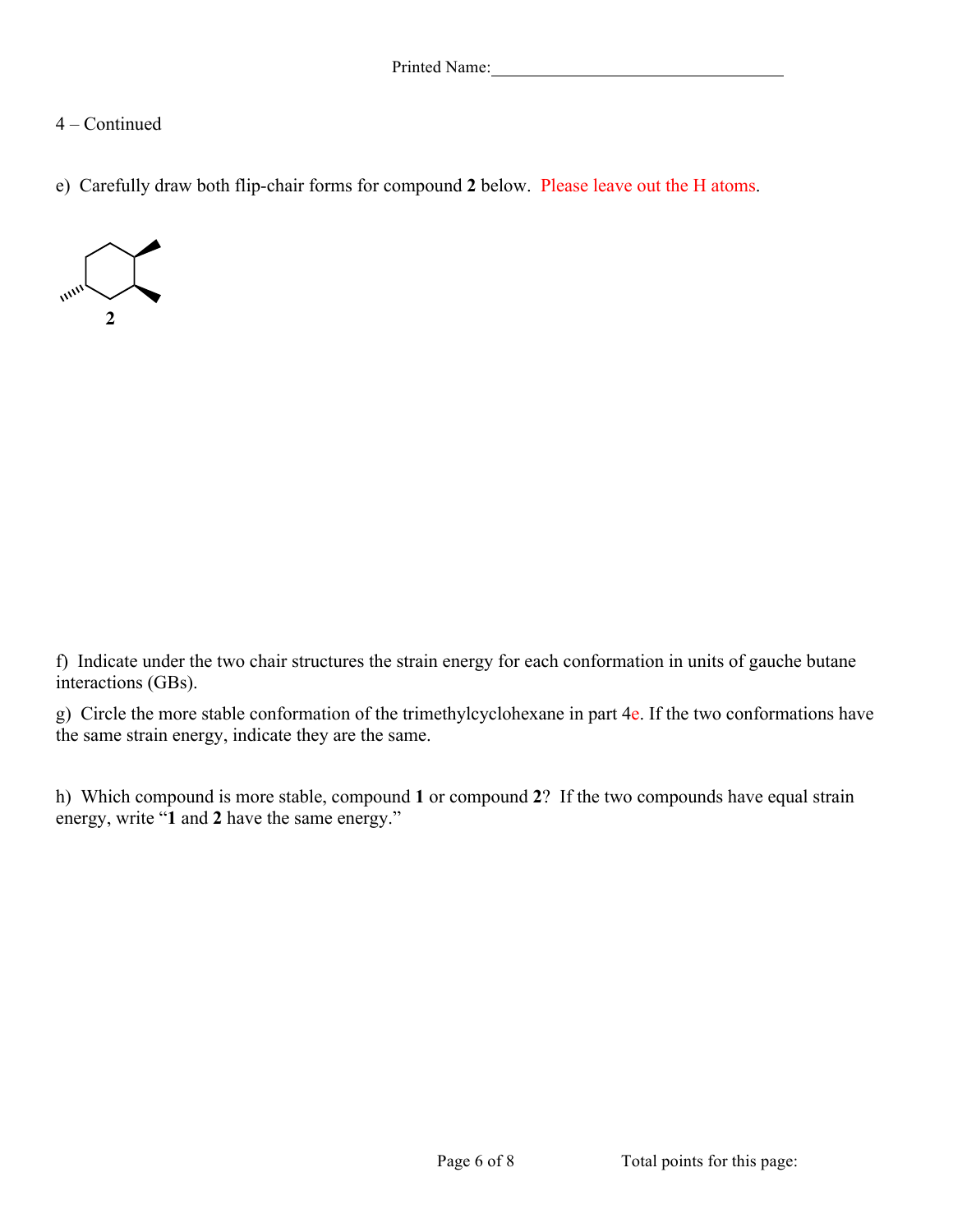5) (20 pts) a) Give the major product (compound **2)** for step a) in the two-step (sequential addition of reagents) conversion of (R)-2-bromobutane (**1**) into (S)-2-dimethylaminobutane (**3**).



b) Carefully draw the transition state of the reaction leading from **1** to **2**.